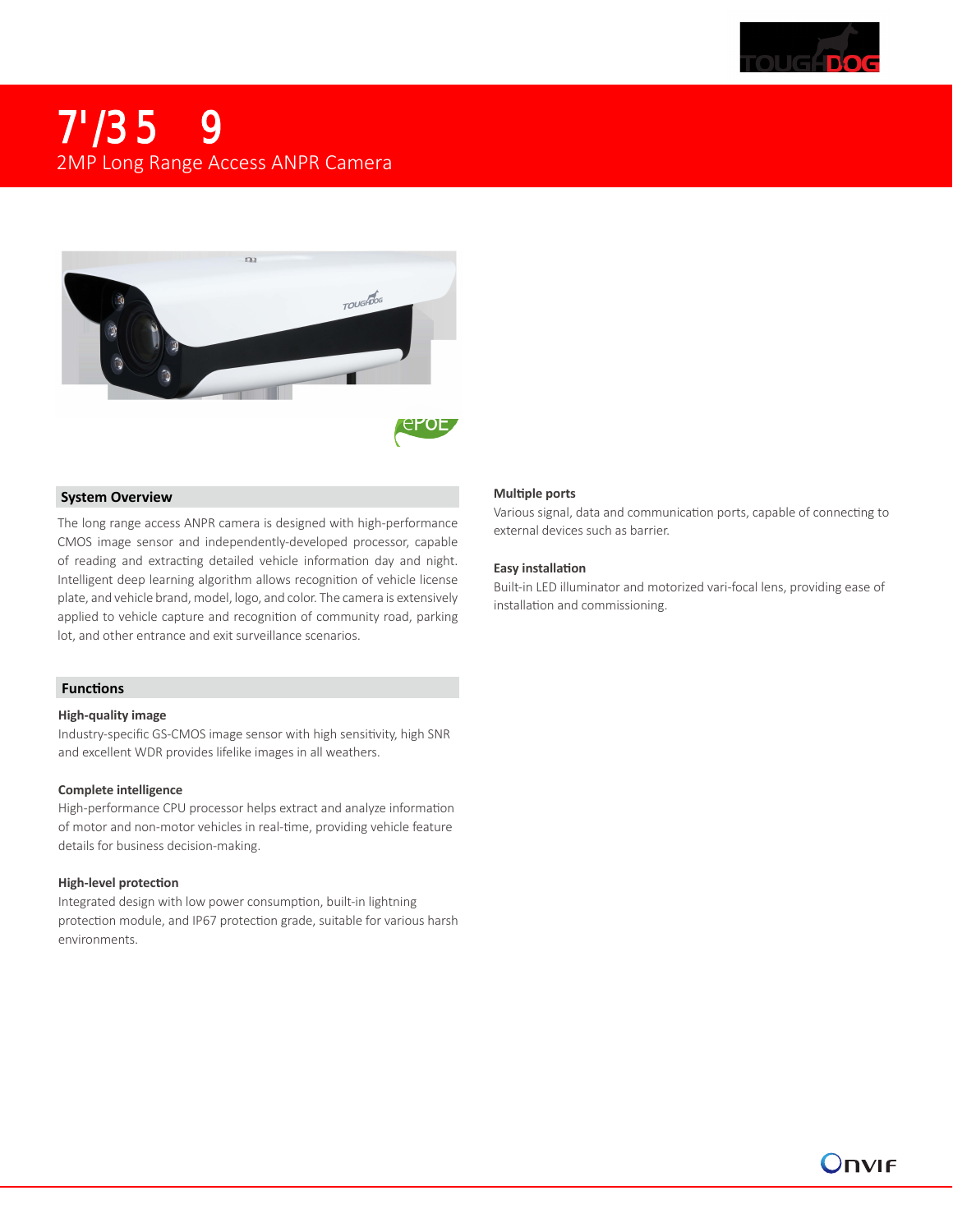# TDLPR225V

OSD Overlay

ANR (Automatic Network

Auto Register Yes

ANR (Automatic Network<br>Replenishment) Yes. Platform/FTP

Supports overlay of time, address (position of channel), lane (number/direction), plate (number and color),

vehicle (speed, color, type)

| <b>Technical Specification</b>   |                                                                                                                                                                                                                                                                | Intelligence               |                                                                                                                      |  |
|----------------------------------|----------------------------------------------------------------------------------------------------------------------------------------------------------------------------------------------------------------------------------------------------------------|----------------------------|----------------------------------------------------------------------------------------------------------------------|--|
| Image Processing                 |                                                                                                                                                                                                                                                                | <b>Vehicle Detection</b>   | Vehicle capture rate ≥99%                                                                                            |  |
| Illuminator                      | 6 white light illuminators (brightness adjustable)                                                                                                                                                                                                             | Vehicle Recognition        | Supports recognizing vehicle type, vehicle logo, vehicle<br>color, license plate, and vehicle without plate. Vehicle |  |
| Image Sensor                     | 1/1.8" CMOS                                                                                                                                                                                                                                                    |                            | recognition rate ≥90%                                                                                                |  |
| Image Resolution                 | 1920 × 1080 (OSD black strip excluded)                                                                                                                                                                                                                         | Video Metadata             | Yes                                                                                                                  |  |
| <b>Video Resolution</b>          | Main stream: 1080P (1920 × 1080) / 720P (1280 × 720)<br>Sub stream: 720P (1280 × 720) / D1 (704 × 576, 704 ×<br>480) / CIF (352 × 288, 352 × 240)                                                                                                              | Intelligent Track Frame    | Intelligent frame display. Supports displaying vehicle<br>plate and vehicle path                                     |  |
| Video Frame Rate                 | PAL: Main stream (1280 × 960@25fps, 1280 ×<br>720@25fps), sub stream: (1280 × 720@25fps, 704 ×<br>576@25fps, 352 × 288@25fps)<br>NTSC: Main stream (1280 × 960@30fps, 1280 ×<br>720@30fps), sub stream (1280 × 720@30fps, 704 ×<br>408@30fps, 352 × 240@30fps) | Ports                      |                                                                                                                      |  |
|                                  |                                                                                                                                                                                                                                                                | Lens                       | Module lens                                                                                                          |  |
|                                  |                                                                                                                                                                                                                                                                | Analog Output              | $\mathbf{1}$                                                                                                         |  |
|                                  |                                                                                                                                                                                                                                                                | <b>Ethernet Port</b>       | 1 100/1000M Ethernet port (RJ45)                                                                                     |  |
| <b>Bit Rate</b>                  | H.264B: 20Kbps-32768Kbps<br>H.264M: 20Kbps-32768Kbps<br>H.264H: 20Kbps-32768Kbps<br>H.265: 20Kbps-32768Kbps<br>MJPEG: 59Kbps-65536Kbps                                                                                                                         | RS-485 port                | $\mathbf{1}$                                                                                                         |  |
|                                  |                                                                                                                                                                                                                                                                | I/O Port                   | 2, optocoupler input (switch quantity)                                                                               |  |
|                                  |                                                                                                                                                                                                                                                                | Alarm Input                | 1, optocoupler input (switch quantity)                                                                               |  |
| Video Encoding                   | H.264B/H.264M/H.264H/H.265/MJPEG                                                                                                                                                                                                                               | Alarm Output               | 2-channel relay output, connecting to devices such as<br>barrier                                                     |  |
| Image Encoding                   | <b>JPEG</b>                                                                                                                                                                                                                                                    | Audio Input                | 1-channel RCA port                                                                                                   |  |
| <b>Noise Reduction</b>           | 3DNR                                                                                                                                                                                                                                                           | Audio Output               | 1-channel RCA port                                                                                                   |  |
| White Balance                    | Full auto; auto color temperature range; customized<br>color temperature                                                                                                                                                                                       | Power Output               | 12V DC±10% voltage output, ≤1A current output                                                                        |  |
| <b>Electronic Shutter</b>        | 1/50-1/10000, auto or manual                                                                                                                                                                                                                                   | General                    |                                                                                                                      |  |
| Wide Dynamic Range               | 96db                                                                                                                                                                                                                                                           | Power Supply               | 12V DC, 24V AC, PoE                                                                                                  |  |
| <b>Edge Enhancement</b>          | Yes                                                                                                                                                                                                                                                            | Power Consumption          | < 20W                                                                                                                |  |
| <b>Exposure Mode</b>             | Full auto; customized auto; customized                                                                                                                                                                                                                         | <b>Working Temperature</b> | $-30^{\circ}$ C to +65°C (-22°F to +149 °F)                                                                          |  |
| Iris                             | Auto iris (W:1.3-T:2.3)                                                                                                                                                                                                                                        | <b>Working Humidity</b>    | 10%-90% (no condensation)                                                                                            |  |
| Function                         |                                                                                                                                                                                                                                                                | Housing                    | Metal and plastic                                                                                                    |  |
| <b>Trigger Mode</b>              | Video detection; I/O coil; video detection and I/O coil                                                                                                                                                                                                        | <b>Protection Grade</b>    | <b>IP67</b>                                                                                                          |  |
| Shutter                          | Single shutter                                                                                                                                                                                                                                                 | Dimensions (L×W×H)         | 370.4mm×124.7mm×105.7mm (14.58"×4.91"×4.16")                                                                         |  |
| Storage                          | 1 built-in TF card port. Kingston 16G, 32G and 64G;<br>TOUGHDOG 16G, 32G and 64G; SanDisk 16G, 32G and 64G                                                                                                                                                     | Net Weight                 | 1.7kg (3.75lb)                                                                                                       |  |
| <b>Image Tampering</b>           | Yes. Video/picture can be checked through watermark                                                                                                                                                                                                            | <b>Gross Weight</b>        | 2.5kg (5.51lb)                                                                                                       |  |
| Prevention                       | and verification                                                                                                                                                                                                                                               | Installation               | Universal joint installation                                                                                         |  |
| <b>Max Illumination Distance</b> | 25m (82.02ft)                                                                                                                                                                                                                                                  | Lens                       | 10mm-50mm (0.39"-1.97")                                                                                              |  |
| Alarm Event                      | Alarm in the case of no storage card, not enough storage<br>space, storage card error, network disconnection, IP<br>conflict, and illegal access                                                                                                               |                            |                                                                                                                      |  |
| <b>Security Mode</b>             | Authorized username and password, MAC address<br>binding, HTTPS encryption, IEEE 802.1x, and network<br>access control                                                                                                                                         |                            |                                                                                                                      |  |